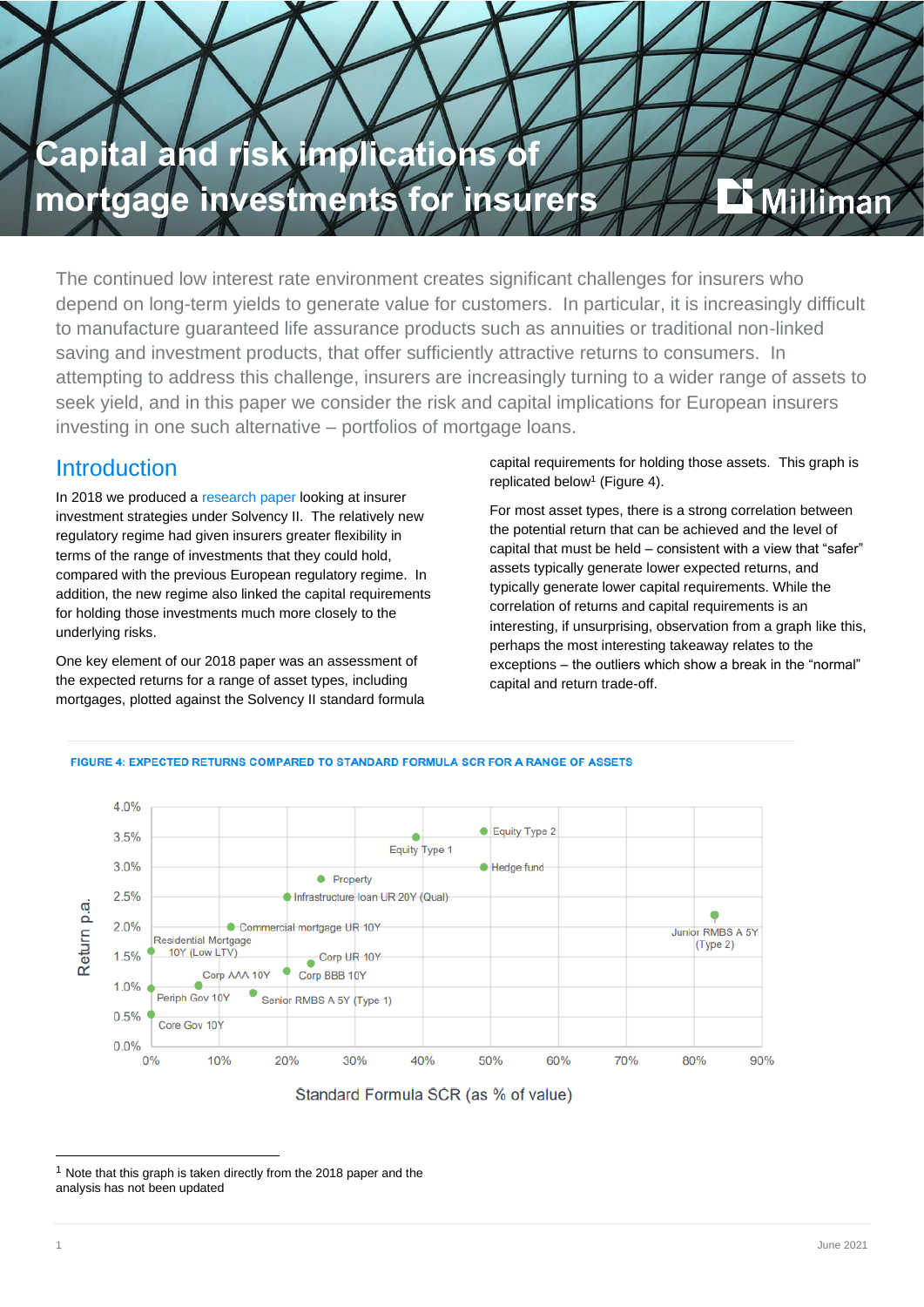Following the publication of this paper, we received a number of follow up queries relating directly to mortgage assets. As an asset group both residential and commercial mortgages appear to show the potential for stronger yields than the capital requirements would suggest. The key questions that arise are typically along the lines of:

- Is this too good to be true can mortgage assets generate meaningful returns for lower capital requirements?
- Do the capital requirements adequately reflect the risks?

 Are insurers taking advantage of these asset classes? The purpose of this briefing note is to drill a little more into the Solvency II treatment of this asset class to try to surface the answers to these key questions. In assessing these questions, we also identified the greater prevalence of mortgage assets in the US market. We therefore also assess the potential for European insurers to invest in this, perhaps more established US asset class, highlighting some of the key issues that are likely to arise.

In terms of the structure of the remainder of this paper, we start with some analysis on the prevalence of investment in mortgages by insurers, before discussing the Solvency II capital requirements for residential mortgages and commercial mortgages separately. We then revisit the questions posed above in some detail, before offering some concluding remarks.

This briefing note is based on publicly available information on the use of mortgage assets by life insurers, and reflects our understanding of the treatment of these assets under Solvency II. It is not intended to be investment advice, and no individual or insurer should take action based on this briefing note alone.

## **Prevalence**

Mortgage assets are not a material component of the investment portfolios of many European insurers. An analysis prepared by EIOPA based on year-end submissions from insurers for end 2019 showed that mortgage assets comprised just 2.8% of investment portfolios<sup>2</sup> (largely unchanged from the end 2018 position). Note that the percentages related to non-linked assets held by insurers and do not consider assets held to match unit-linked policyholder liabilities.

| <b>Asset class</b>               | $%$ held |
|----------------------------------|----------|
| <b>Government bonds</b>          | 28.0     |
| <b>Corporate bonds</b>           | 26.2     |
| <b>Equities</b>                  | 12.5     |
| <b>Investment Funds</b>          | 19.9     |
| <b>Structured notes</b>          | 1.1      |
| <b>Collateralised securities</b> | 0.6      |
| <b>Cash and Deposits</b>         | 4.3      |
| <b>Mortgages</b>                 | 2.8      |
| <b>Other Loans</b>               | 2.5      |
| <b>Property</b>                  | 2.0      |
| <b>Other Assets</b>              | 0.2      |

While it is possible that some of the investment fund holdings held by insurers could also have exposure to mortgage assets, it appears that mortgage assets are still a relatively niche investment type for European insurers.

Drilling into the underlying data a little further allows a more detailed assessment. While the overall percentage held is relatively low at 2.8%, this increases significantly when focusing solely on life insurers where 4.9% of non-linked assets are invested in mortgages.

By contrast, looking at the asset allocations of US insurers paints quite a different picture. A special report<sup>3</sup> published by the National Association of Insurance Commissioners (NAIC) based on end 2020 data showed that mortgage loans made up over 8% of insurers' total cash and investible assets. For US life insurers, the special report showed over 12% of investible assets allocated to mortgages (equating to around \$601 billion in total at end 2020).

# Capital requirements

The key capital measure under Solvency II is the Solvency Capital Requirement ('**SCR**'). Insurers can apply to calculate the SCR using an internal model, specific to the insurer itself. However, the majority of insurers use a standard formula, which has a structure and parameters prescribed in regulation. The SCR is built up using a modular approach which determines a capital component in respect of each risk that the insurer faces. The capital components are aggregated together, with an appropriate allowance for diversification, into an overall capital requirement – the SCR.

<sup>2</sup> Source: "European Insurance Overview 2020" available at [www.eiopa.europe.eu.](http://www.eiopa.europe.eu/)

<sup>3</sup> https://content.naic.org/sites/default/files/capital-markets-assetmix-ye-2020-final.pdf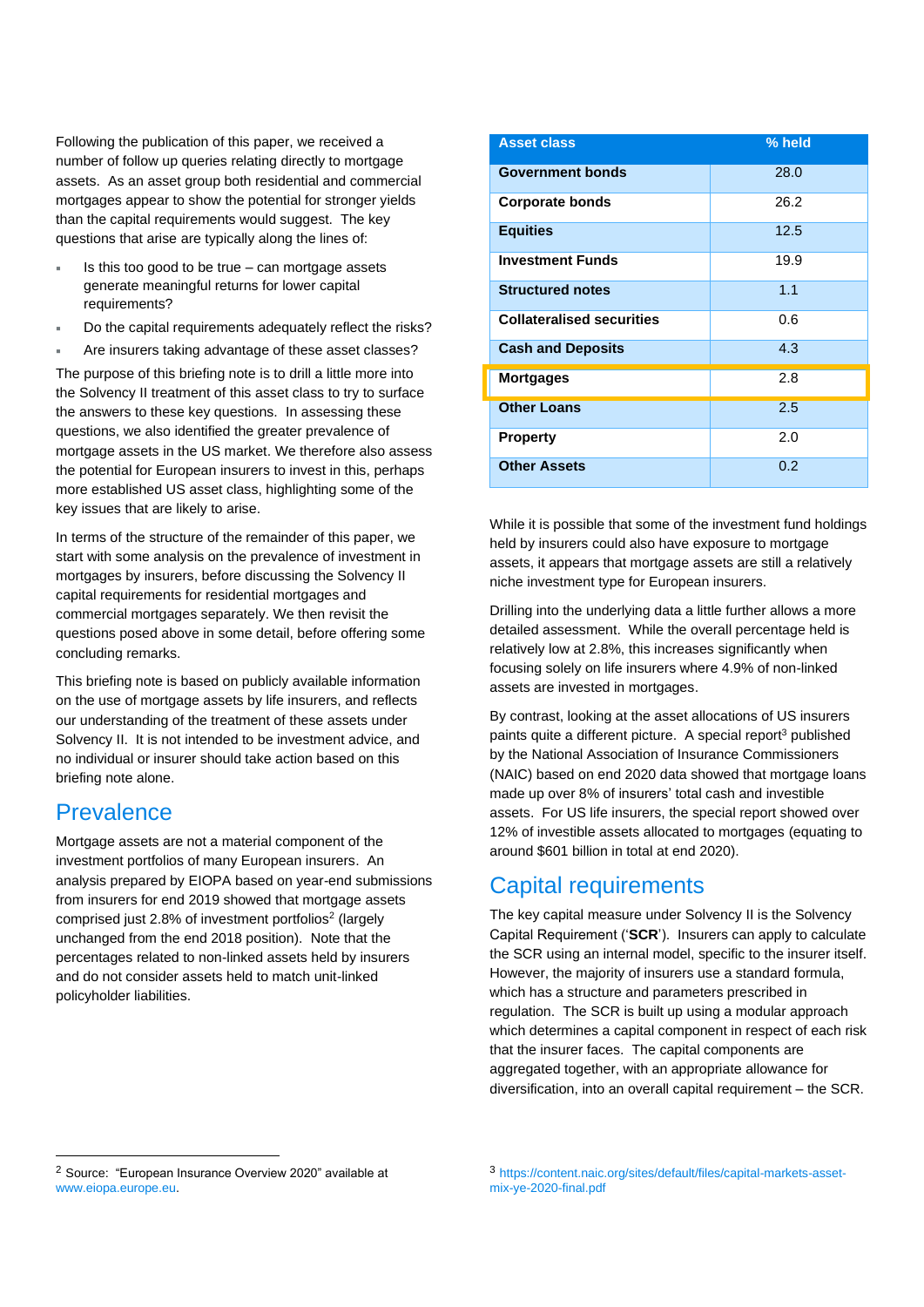The SCR impact of investing in mortgage assets is a little complicated, and depends primarily on the type of mortgages held. In simple terms, commercial mortgages are treated as investments, and the primary risk that they give rise to is market risk. Within market risk there are a number of subrisks, and the most relevant ones for mortgage investments will be interest rate risk and spread risk.

By contrast, residential mortgages – which meet certain criteria defined in the Solvency II regulations – are treated as counterparty exposures, and do not give rise to spread risk under the standard formula. Instead these contribute to the counterparty default risk component.

Any differences between the currency of an insurer's assets and liabilities can give rise to a currency risk exposure in the SCR. For the purpose of this paper we assume that no such currency risk arises in respect of mortgage assets. However, given the potential availability of US\$ denominated mortgage assets, it should be noted that these are likely to generate a currency risk capital charge for European insurers. However, it is likely that currency hedging could be put in place to mitigate this risk, and we consider this point in more detail later in the paper.

Given the materially different treatment of residential and commercial mortgages, we consider these asset types separately.

### Commercial mortgages

Under Solvency II, commercial mortgages give rise to interest rate and spread risk (as well as currency risk where relevant).

The interest rate risk arising from an investment in commercial mortgages needs to consider not just the asset position but also the liability position. The interest rate component is determined by the impact of a prescribed change in interest rates on the net asset value of the insurer, and depending on the insurer's asset and liability exposures, this can be driven by either an increase or a decrease in interest rates.

In broad terms, commercial mortgages may not give rise to a materially different interest rate exposure to equivalent corporate bonds. Given commercial mortgages are typically considered as a potential alternative investment to corporate bonds, we therefore focus in this section on the spread risk capital component for commercial mortgages. However, there can be some differences between the interest rate risk considerations for mortgage loans and we address this further later in the paper.

Typically commercial mortgage loans will be to counterparties who do not have a credit rating, and as such the key determinant of the capital requirement will be the duration of the loan, with capital requirements increasing for higher durations. In addition, the capital requirement will be influenced by the level of collateralisation.

The level of collateralisation determines the shock that must be applied to the loan asset under the spread risk module. Where the risk-adjusted value of the collateral asset (in this case the underlying property against which the mortgage loan is secured) is higher than the loan amount, then the capital requirement is typically half the requirement of an equivalent unrated corporate bond of similar duration. In this context the risk-adjusted value of the collateral is typically of the order of 75% of the collateral asset value, though it will depend on the specific circumstances of the insurer and the nature of the collateral arrangements. On this basis, commercial mortgages with Loan to Value ('**LTV**') ratios of 75% or lower will typically have considerably lower capital requirements compared with equivalent duration corporate bonds.

However, where the risk adjusted value of the collateral is lower than the loan amount, the capital requirement ranges from 50%-100% of the level of an equivalent unrated corporate bond of similar duration. The exact level depends on the LTV ratio, with higher LTV ratios broadly giving a higher capital requirement.

The table below summarises the spread risk capital component (as a percentage of the asset value) for a selection of corporate bonds and an unrated commercial mortgage (meeting the LTV requirement noted above), of differing durations.

| <b>Asset</b>                                          | 5 years | 10 years | 15 years |
|-------------------------------------------------------|---------|----------|----------|
| <b>Unrated corporate</b><br>bond                      | 15.0%   | 23.5%    | 29.5%    |
| A-rated corporate<br>bond                             | 7.0%    | 10.5%    | 13.0%    |
| <b>BBB-rated</b><br>corporate bond                    | 12.5%   | 20.0%    | 25.0%    |
| Commercial<br>mortgage meeting<br><b>LTV</b> criteria | 7.5%    | 11.8%    | 14.8%    |

The capital requirement level may depend on the circumstances of the insurer, but for a mortgage loan with a 5 year duration, the capital requirement will be 7.5% for LTVs below c. 75%, increasing incrementally from 7.5% to 15% for LTVs between c. 75% and c. 88%. Above this level of LTV the capital requirement remains at 15% i.e. the same level as that for an unrated corporate bond of equivalent duration.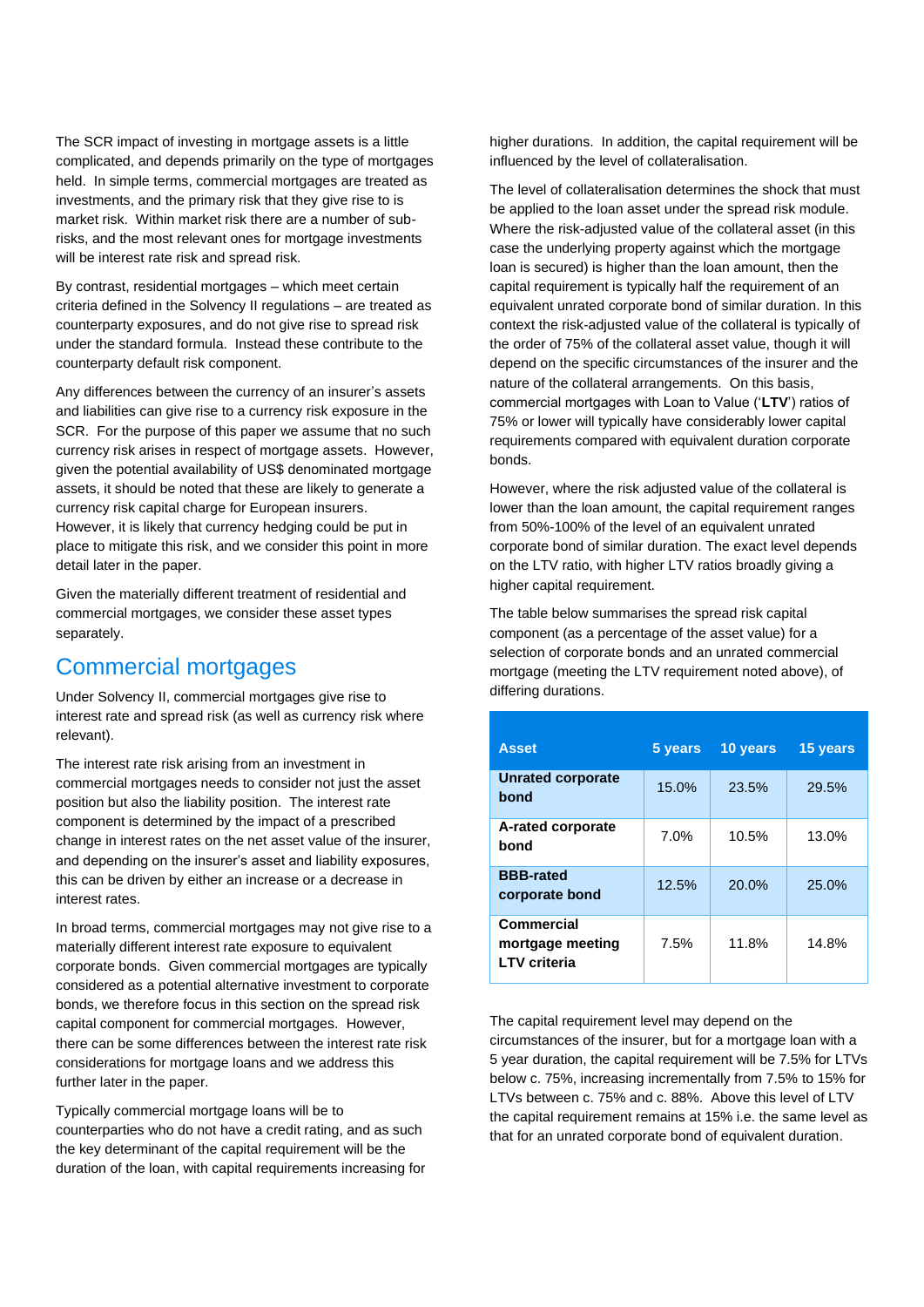# Residential mortgages

As discussed earlier, mortgage loans form a considerably larger proportion of the investible assets of US life insurers compared with their EU counterparts. Looking at the US mortgage loan assets in more detail, an NAIC special report<sup>4</sup> on this asset class, based on end 2019 data, showed that commercial mortgage loans dominate, making up 89% of the loan types held, with residential mortgages comprising just 5% of loans (the remainder being a mix of farm and mezzanine mortgages).

By contrast, the EU experience shows that, while overall investment in mortgage loans lags US insurers, the relative importance of residential mortgages is much higher. Analysis of EIOPA data for end 2019 suggests that residential mortgages made up 55% of the non-linked mortgage investments held by EU life insurers. The EU experience is heavily influenced by the Dutch market where mortgage assets are a far more material component of life insurer balance sheets than other EU countries. We consider this point further later in the paper.

The higher proportion of mortgage assets invested in residential mortgages in an EU context may be explained by the favourable capital treatment. To avail of the favourable capital treatment, there are a series of criteria that residential mortgages must meet, which allow them to fall into the counterparty default risk module (instead of the spread risk module). These include:

- The properties must be residential, either lived in or let by the owner
- The exposure must be to an individual or small to medium enterprise
- The maximum exposure to an individual is €1million
- The risk to the lender is not materially dependent on the value of the underlying property, but rather on the ability of the borrower to repay – typically lenders should have appropriate loan to income and loan to value requirements.
- There are requirements relating to the regularity of valuations and the legal enforceability of the charge on the assets.

Assuming all conditions are met, the capital charge is driven by an assessment of a loss in the event of a default by the borrower (referred to as a Loss Given Default or '**LGD**') and a probability of default, set at 15% for exposures of this type.

In simple terms, the LGD<sup>5</sup> is defined as the difference between the loan amount and 80% of the risk adjusted value of the property. The risk adjusted value of the property can

depend a little on the other assets that an insurer holds, but will be at least 75% of the value of the property, so the LGD will be at most the difference between the loan amount and 60% of the property value (i.e. 80% of 75% of the property value).

As a result, residential mortgage loans meeting the criteria set out in the regulations, and with LTV ratios below 60% will typically have a zero LGD, and hence a zero counterparty default capital risk component.

Where LTVs are high enough to give rise to a positive LGD, then a counterparty default SCR component will arise. The table below sets out a simplified calculation of the counterparty default risk capital component for a portfolio of residential mortgage loans, based on the LTV of the portfolio. Note that the actual default risk component could be lower depending on the circumstances of the individual insurer. The figures below to do not reflect other sources of risk (e.g. currency risk) which could arise.

| <b>LTV</b>   | <b>Counterparty Default risk capital</b><br>requirement as % of loan value. |
|--------------|-----------------------------------------------------------------------------|
| 60% or lower | 0%                                                                          |
| 70%          | 2.1%                                                                        |
| 80%          | 3.8%                                                                        |
| 90%          | 5.0%                                                                        |
| 100%         | 6.0%                                                                        |

In addition, it should be noted that counterparty default risk is not typically one of the most material components of a life insurer's SCR (relative to underwriting risk and market risk), and this can generate a material diversification benefit. The result of the diversification benefit is that the impact of the residential mortgages on the overall SCR is typically materially lower than counterparty default risk capital requirements set out in the table above.

Note that residential mortgages which do not meet the criteria set out in the Solvency II regulations will fall into the market risk capital requirements rather than the counterparty default risk capital requirements, and the considerations will be similar to the commercial mortgages described above.

# Key Questions Arising

We began this paper by setting out the common questions that arose when insurers started to look at mortgage loans as potential investment assets:

<sup>4</sup>

[https://www.naic.org/capital\\_markets\\_archive/special\\_report\\_20063](https://www.naic.org/capital_markets_archive/special_report_200630.pdf) [0.pdf](https://www.naic.org/capital_markets_archive/special_report_200630.pdf) (note that the paper is not currently available on the NAIC website)

<sup>5</sup> Calculations assume the mortgage loan has no guarantor that would repay some of the loan in the event of default. Such a guarantor would reduce the LGD and hence the capital requirement.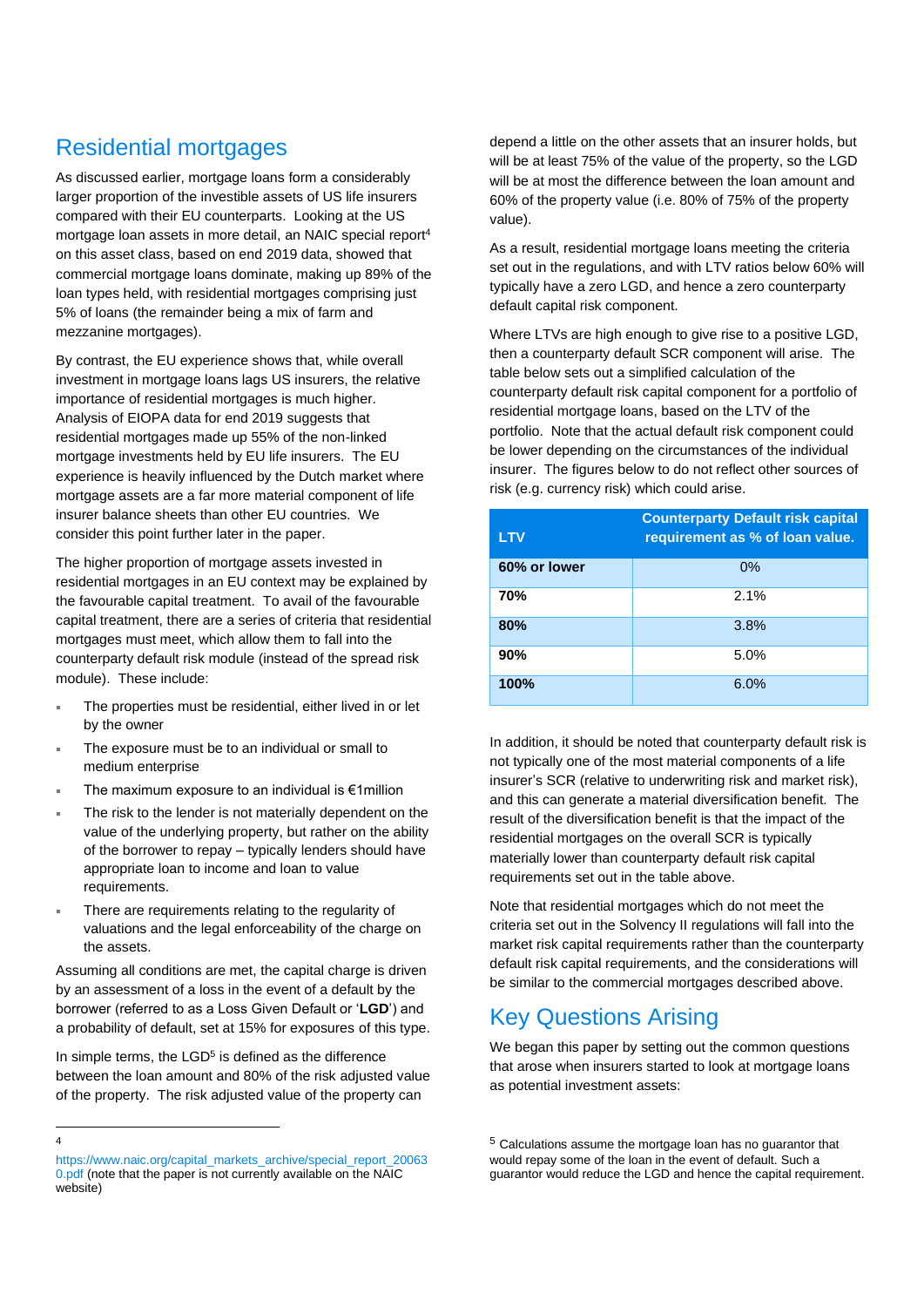- Is this too good to be true can mortgage assets generate meaningful returns for lower capital requirements?
- Do the capital requirements adequately reflect the risks?
- Are insurers taking advantage of these asset classes?

Having set out the basis for calculating the capital requirements for these assets under Solvency II, it is now time to look to tackle some of these questions.

#### **Potential returns**

Clearly, for suitable LTV levels, the capital treatment of both commercial and residential mortgages can be favourable when compared with equivalent corporate bonds. Given the relatively low volumes of mortgage assets available for insurers to invest in, in a European context, we have looked to the more established US market to get an understanding of potential yields.

Information provided by a leading provider of commercial mortgage loans in the US suggests quite a bit of variability in potential yields depending on the risk characteristics of the underlying loans (including LTV ratios, duration and type of underlying tenant). Their analysis suggests that lower risk commercial mortgage loan portfolios can generate spreads of c. 1.25% to 2% over equivalent duration treasury bills. By contrast, they shared details of a portfolio of commercial mortgage loans with an average LTV of 67%, and internally assessed credit rating of BBB. It generated an average spread of over 330 basis points compared with US treasury bills and 235 basis points relative to comparable corporate bonds.

Insurers will need to assess the mortgage loan offerings of any providers to assess the available yields. However, if the key source of investible mortgage assets originate in the US market, then insurers will need to carefully manage any currency exposure arising. A currency hedging programme may facilitate a mitigation of any currency risk arising, but the costs of the programme are likely to also generate a drag on expected returns.

Notwithstanding the potential drag on returns of a currency hedging programme for US\$ investments, it appears that mortgage assets have the potential to generate relatively strong returns, while generating relatively attractive capital requirements. In addition, while mortgage assets are not as material a feature of EU insurer balance sheets, clearly there are sources of EU mortgage loans which EU insurers could access without the associated currency risk challenges of US assets. This may be a particular opportunity for insurers who are part of a banking group, and this excellent paper by our Dutch colleagues gives further detail of the capital considerations when comparing mortgages held on an insurer balance sheet with those held on a bank balance sheet: ["Mind the gap between insurers and banks: How](https://nl.milliman.com/nl-NL/insight/mind-the-gap-between-insurers-and-banks-how-different-perspectives-on-risk-and-return) 

[different perspectives on risk and return can lead to possible](https://nl.milliman.com/nl-NL/insight/mind-the-gap-between-insurers-and-banks-how-different-perspectives-on-risk-and-return)  [investment opportunities"](https://nl.milliman.com/nl-NL/insight/mind-the-gap-between-insurers-and-banks-how-different-perspectives-on-risk-and-return).

#### **Risks**

However, a key question for insurers will be whether the capital requirements adequately reflect the underlying risks. Insurers investing in mortgage loans will be exposed to different risks than would arise for other asset classes. In particular, "delinquency rates" (percentage of loans for which payments from the borrower are overdue) will be a concern. However, the risk will be heavily mitigated by the collateral arrangements in place, and the capital requirements reflect this through the importance of the LTV ratio. Insurers investing in mortgage loan assets will need to assess the risk characteristics of the loan portfolios to assess if any concentrations of risk arise, and to understand its exposure to wider macroeconomic challenges. The current COVID-19 global pandemic may have far-reaching macro-economic implications which could have a knock-on impact on property prices, LTVs and ability of borrowers to finance loans for example.

Liquidity risk is a material additional consideration for mortgage loans. Mortgage loan portfolios are not as liquid as equivalent corporate bonds. While the yield pick-up typically available on these assets may justify the additional liquidity risk, insurers investing in mortgage loans should consider them as longer term "buy and hold" investments, and they may not be suitable for all insurers. There is a secondary market for mortgage loans, which can typically be robust in strong economic conditions. However, insurers cannot rely on the robustness of the secondary market in a challenging economic environment.

A further risk is prepayment risk, which materialises when loans are repaid by borrowers early. Typically, mortgage holders have a unilateral right to do so, meaning it is difficult for an insurer investing in mortgage assets to control the risk. This risk is not captured in the standard formula and it does not result in a loss to the insurer as such but can make the effective duration of a mortgage portfolio shorter than expected and mean less yield is earned over time. Prepayments can of course be reinvested by an insurer in further mortgage assets but this brings some additional complexity. It is also possible to mitigate prepayment risk somewhat by accessing mortgage assets through a securitisation rather than directly.

A further risk consideration in the context of mortgage loans relates to interest rate risk. As mentioned earlier in the paper, mortgage loans should broadly mirror corporate bonds from an interest rate risk perspective, but there can be subtleties that impact insurer capital requirements over the short term. Over the medium to long term yields on mortgage loans will typically move broadly in line with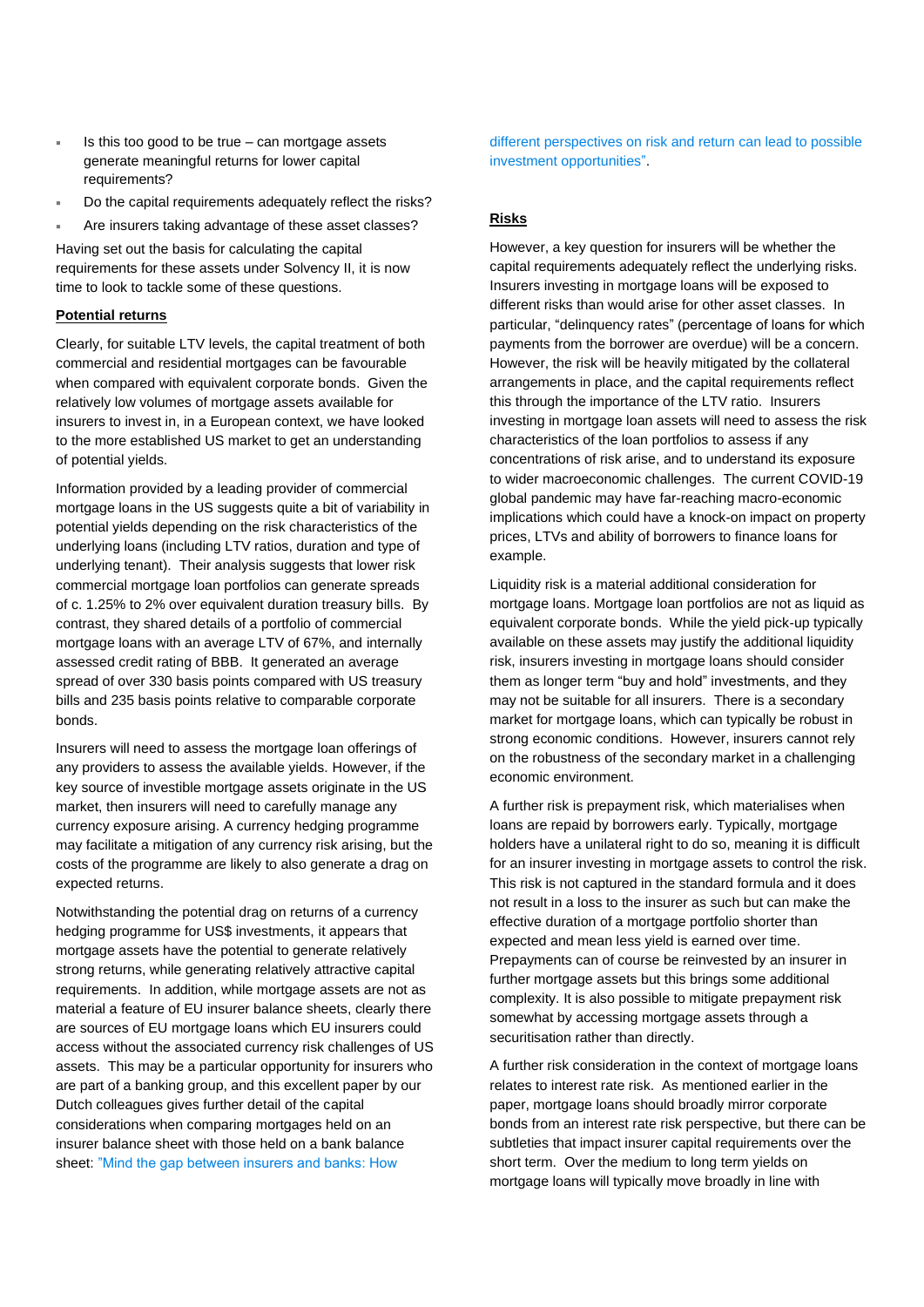movements in the risk-free curve (all other things being equal); however, in the short term this is not always the case. Mortgage interest rates can be somewhat stickier than underlying risk-free rates – mortgage rates do not typically move directly in line with underlying interest rates. In addition, the stickiness may not be symmetric, with anecdotal evidence suggesting that mortgage rates can be slower to reduce when underlying interest rates fall. For insurers using mortgages to back longer-term non-linked liabilities, this can give rise to more volatility to changes in interest rates than might apply for comparable corporate bonds.

The extent to which this is a material issue will depend on the approach taken to value mortgage assets. While a valuation discount rate based on risk free plus a risk premium would eliminate this additional interest rate risk consideration, we understand that a number of local European regulators require mortgage assets to be valued by discounting at the mortgage interest rate (meaning that the discount rate may not move directly with changes in the risk-free rate).

An insurer with a material exposure to mortgage assets, and particularly where the insurer determined that the standard formula SCR requirement arising from those assets did not adequately capture the risks arising, may be required by its local regulator to implement a full or partial internal model. Even without an internal model, an insurer in this position would need to assess the impact of the exposure to these risks in its ORSA, and. In addition, the ORSA allows a projection of the SCR under different scenarios and could allow the insurer to assess the impact of changes in a loan portfolio. For example, a fall in property values would impact LTVs which would in turn impact the level of capital an insurer would need to hold under the standard formula.

#### **Are insurers taking advantage?**

With respect to the question of whether European insurers are taking advantage of this asset class, at present, it appears not. However, an examination of EIOPA data by country points to a number of interesting exceptions, in particular the Netherlands.

The table below summarises the proportion of life insurer non-linked assets invested in mortgage loans for a selection of EU countries at end 2019 (including the UK which was part of the EU at that time). In addition, the proportion of those investible assets held in commercial loans is shown.

| <b>Country</b>                               | <b>Mortgage</b><br>loans as a %<br>of life insurer<br><b>investments</b> | Of which,<br>commercial<br>mortgage<br><b>loans</b> |
|----------------------------------------------|--------------------------------------------------------------------------|-----------------------------------------------------|
| <b>Austria</b>                               | 1.0%                                                                     | 100%                                                |
| <b>Belgium</b>                               | 12.6%                                                                    | 9%                                                  |
| <b>France</b>                                | 0.1%                                                                     | 100%                                                |
| Germany                                      | 6.3%                                                                     | 30%                                                 |
| <b>Ireland</b>                               | 0.4%                                                                     | 100%                                                |
| <b>Italy</b>                                 | 0.0%                                                                     | 98%                                                 |
| <b>Luxembourg</b>                            | 0.1%                                                                     | 100%                                                |
| <b>Netherlands</b>                           | 17.8%                                                                    | 37%                                                 |
| <b>Spain</b>                                 | 0.0%                                                                     | 0%                                                  |
| <b>United Kingdom</b>                        | 7.5%                                                                     | 71%                                                 |
| <b>EU</b> total                              | 4.9%                                                                     | 45%                                                 |
| <b>Total excluding</b><br><b>Netherlands</b> | 3.7%                                                                     | 48%                                                 |

The analysis suggests quite a variation in the prevalence of mortgage assets within EU life insurer investment portfolios. The high prevalence in the Netherlands may reflect in part a strong local view on the security of this asset class, given historically low default and delinquency rates for Dutch mortgages. In addition, figures published by the European Mortgage Federation show that Dutch mortgages have typically higher interest rates than most comparable Eurozone countries<sup>6</sup>, perhaps increasing the attractiveness of Dutch mortgages as an asset class. In any case, it is clear that Dutch insurers are leading the way from a European perspective in relation to mortgage investment.

## **Conclusion**

Mortgage loans, both commercial and residential, have the potential to form a valuable component of life insurer investment portfolios. The additional yield pick-up available can provide attractive returns relative to the resulting capital requirements. The prevalence of mortgage loans as strong components of insurer investment portfolios in some EU member states underlines this potential, but the variation in exposures points to a clear opportunity in other territories. The high level of investment in commercial mortgage loans

<sup>6</sup> https://hypo.org/app/uploads/sites/2/2020/1[2/HYPOSTAT-2020-](https://hypo.org/app/uploads/sites/2/2020/12/HYPOSTAT-2020-FINAL.pdf) [FINAL.pdf](https://hypo.org/app/uploads/sites/2/2020/12/HYPOSTAT-2020-FINAL.pdf)